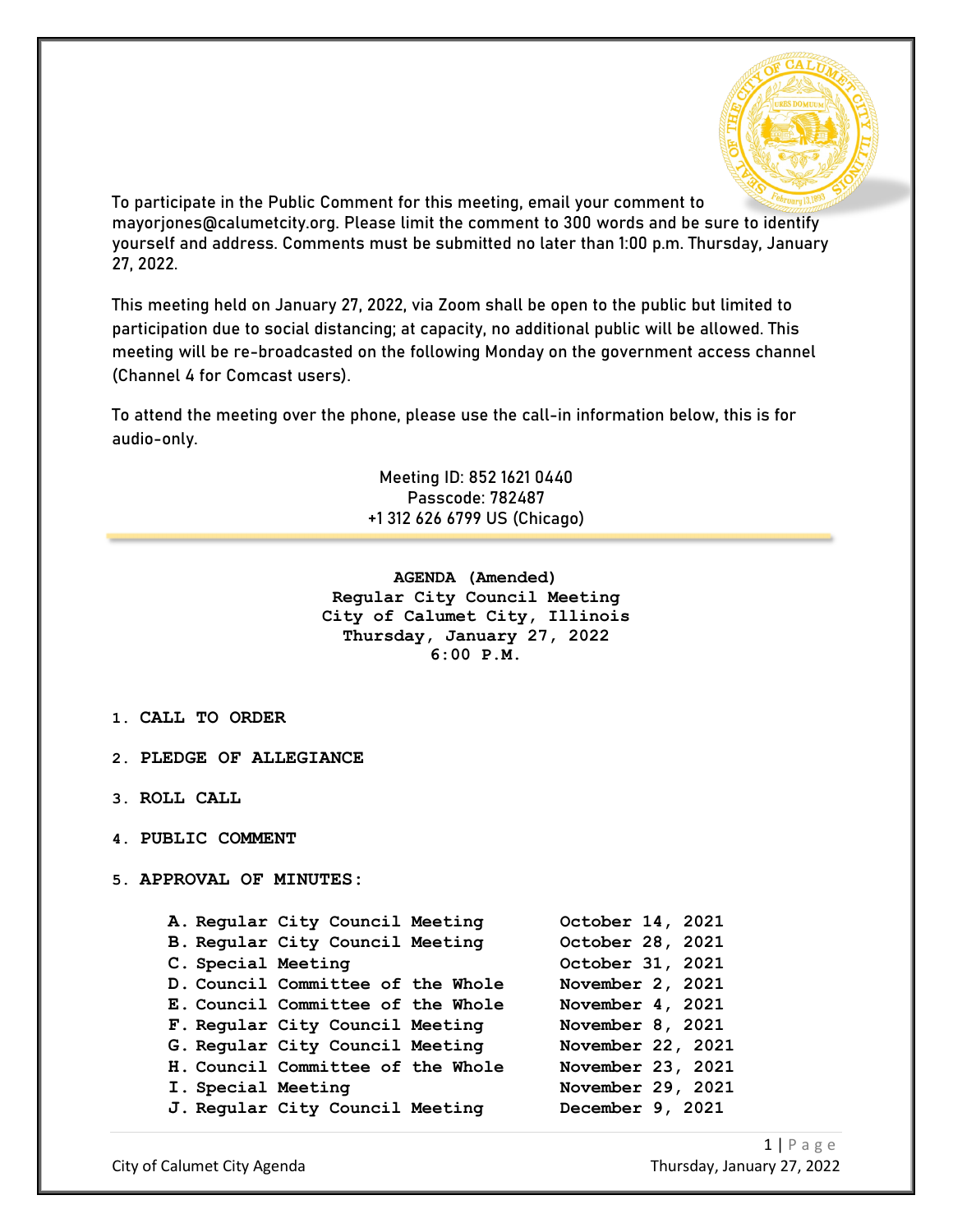| K. Regular City Council Meeting   | December 20, 2021 |
|-----------------------------------|-------------------|
| L. Council Committee of the Whole | January 3, 2022   |

### **6. REPORTS OF STANDING COMMITTEES**

### **7. CITY COUNCIL REPORTS**

**Mayor Jones City Clerk Figgs City Treasurer Tarka Alderman Navarrete Alderman Wilson Alderman Tillman Alderman Williams Alderman Gardner Alderman Patton Alderman Smith**

# **8. INFORMATIONAL ITEMS TO BE ACCEPTED AND PLACED ON FILE**

- **A. City Treasurer Tarka submitting Revenue Report for October 2021.**
- **B. City Treasurer Tarka submitting Expenditure Report for October 2021.**
- **C. City Treasurer Tarka submitting Revenue Report for November 2021.**
- **D. City Treasurer Tarka submitting Expenditure Report for November 2021.**
- **E. Designated Snow Routes in Calumet City. Further, Executive order for parking when snow is about 2 inches.**

## **9. NEW BUSINESS**

- **A. Various Action Items - considerations of and possible action:**
	- **1. Approve Cogent customer service agreement terms and conditions.**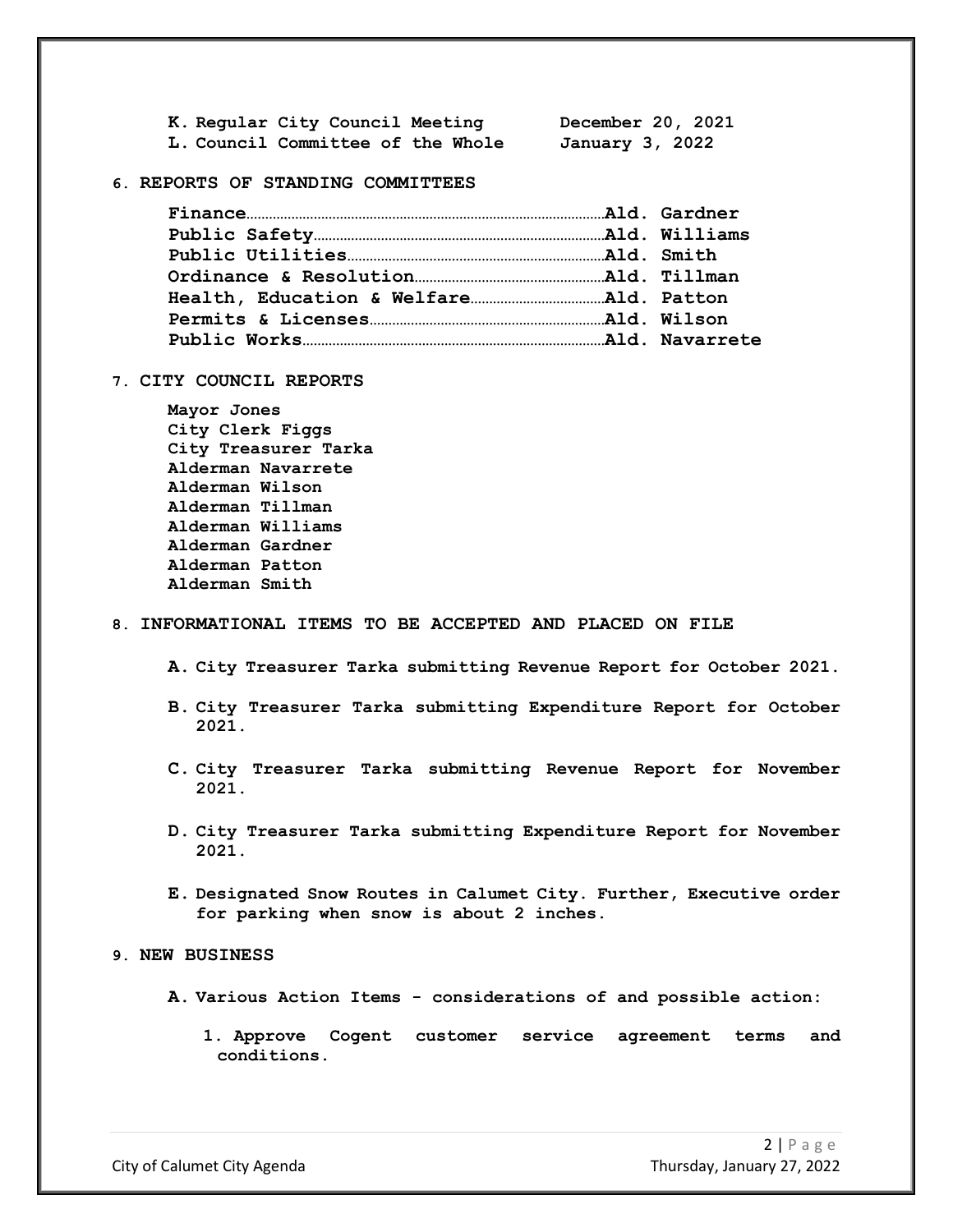- **2. Approve Esther Gutierrez's request for a handicapped parking space of the residence located at 302 Merrill Ave.**
- **3. Approve agreement with Community & Economic Development Agency of Cook County (CEDA) for Low-Income Household Water Assistance Program (LIHWAP) funding assistance authorized by the Mayor, Treasurer, and Mayor's Designee.**
- **4.Motion to approve a Request for Proposals (RFP) for waste services contract in the City of Calumet.**
- **5. Motion to approve the City of Calumet City Affirmative Action Policy.**
- **6.Motion to waive the weight requirements on Pulaski Road on February 7,2022 to February 11, 2022 for the Simon Wisenthal Mobile Museum of Tolerance vehicle for African American History month.**
- **B. Building Permits**
	- **1.New Fence Construction**
	- **2.New Garage Construction**

**506 Pulaski 1st Ward**

- **C. RESOLUTIONS AND ORDINANCES:**
	- **1. Resolution approving the transfer of cash from the Ambulance/Paramedic Fund to the Capital Project Fund for the purchase of a Capital Asset**
	- **2. A Resolution authorizing a grant application to openlands' ComEd Green Region Program.**
	- **3. A Resolution authorizing a grant application to Metropolitan Mayors Caucus' ComEd Powering Safe Communities Program.**
	- **4. A Resolution authorizing the participation with the National Opioid Settlements Sign-On via the Illinois Opioid Allocation Agreement.**
	- **5. A Resolution adopting a Diversity, Equity, and Inclusion policy.**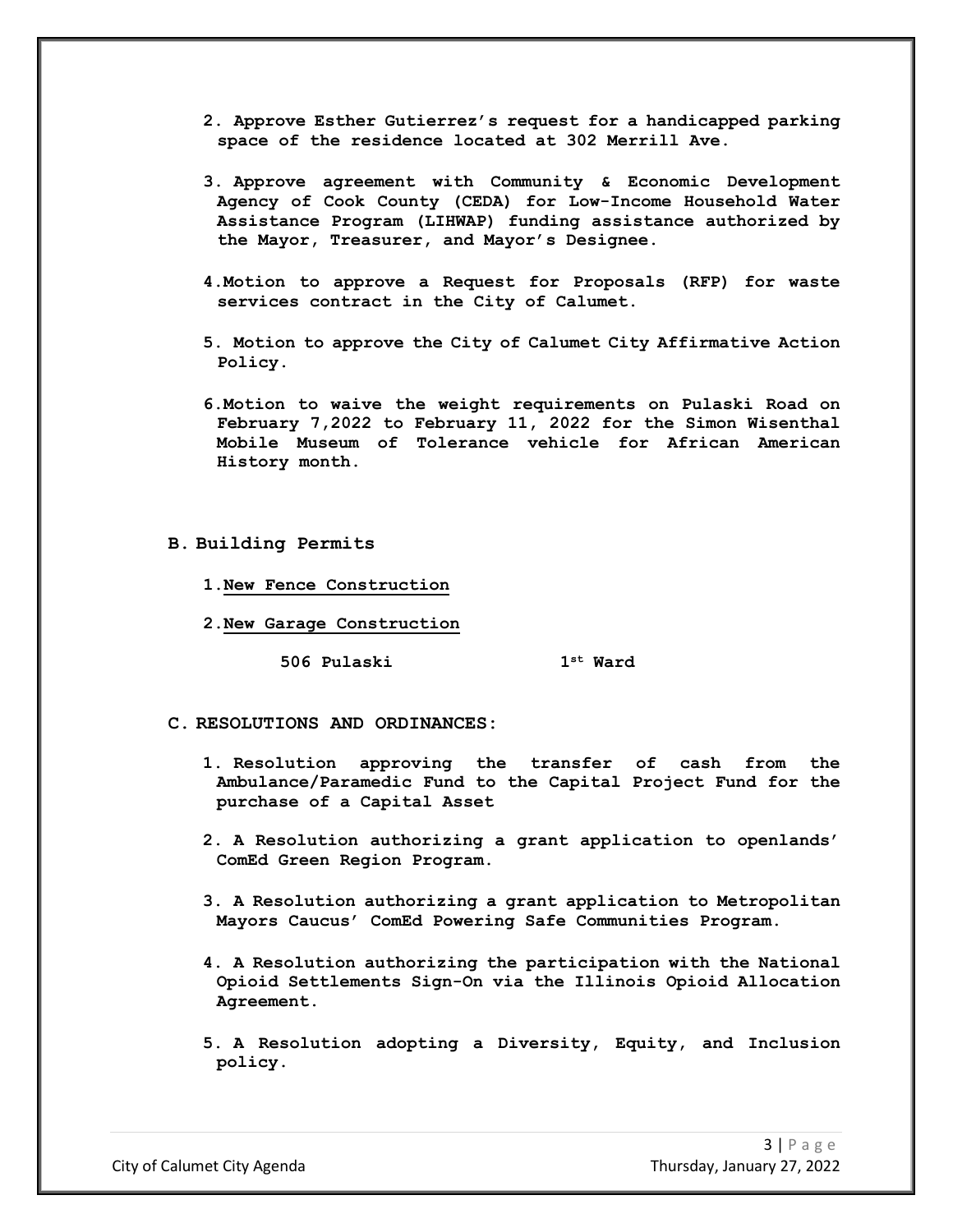**6.Proclamation proclaiming February official African American history month in Calumet City.**

## **D. FINANCIAL MATTERS:**

- **1. Approve costs payable to Rush Truck Centers for repairs to Dump Truck #18 (VIN#1HTWGAZR0CJ627604 MODEL 7400 SBA 6X4); authorize the City Treasurer to remit payment in the amount of \$15,638.77 and charge account #01041-54140.**
- **2. Approve cost payable to Farnsworth Group for project #0211623.00 (invoice #230375); authorize the City Treasurer to remit payment in the amount of \$55,117.00 and charge account #01099-52600.**
- **3. Approve payment to JGMA for architectural services related to Calumet City New City Hall; authorize the City Treasurer to remit payment in the amount of \$20,000.00 and charge the account #01099-52640.**
- **4. Approve costs payable to Mott MacDonald for the Calumet City Industrial Park Utility Improvements; authorize the City Treasurer to remit payment in the amount of \$5,545.68 and charge account #01099-52600.**
- **5. Approve payment to Odelson, Sterk, Murphey, Frazier & McGrath, LTD., authorize the City Treasurer to remit payment in the total amount of \$31,248.67 and charge account #01025- 52200 for the following invoices:**

| 32811 | \$4,894.82  | 1/17/22 |
|-------|-------------|---------|
| 32803 | \$13,556.25 | 1/17/22 |
| 32812 | \$12,797.60 | 1/17/22 |

- **6. Approve payment to Cannon Cochran Management Services, Inc. for invoice #0136737-IN; authorize the City Treasurer to remit payment in the amount of \$30,000.00 and charge account #01050- 52131.**
- **7. Approve costs payable to The Tamis Corporation for invoice #00126738; authorize the City Treasurer to remit payment in the amount of \$32,425.00 and charge account #01099-52642.**
- **8. Approve payment to Rush Truck Center for the Title/Registration & documentary fee; authorize the City Treasurer to remit in the amount of \$322.00 and charge account #01110-55100.**
- **9. Approve costs payable to Calumet City Plumbing for invoice #48795; authorize the City Treasurer to remit payment in the amount of \$5,940.75 and charge account #03036-52349.**

City of Calumet City Agenda Thursday, January 27, 2022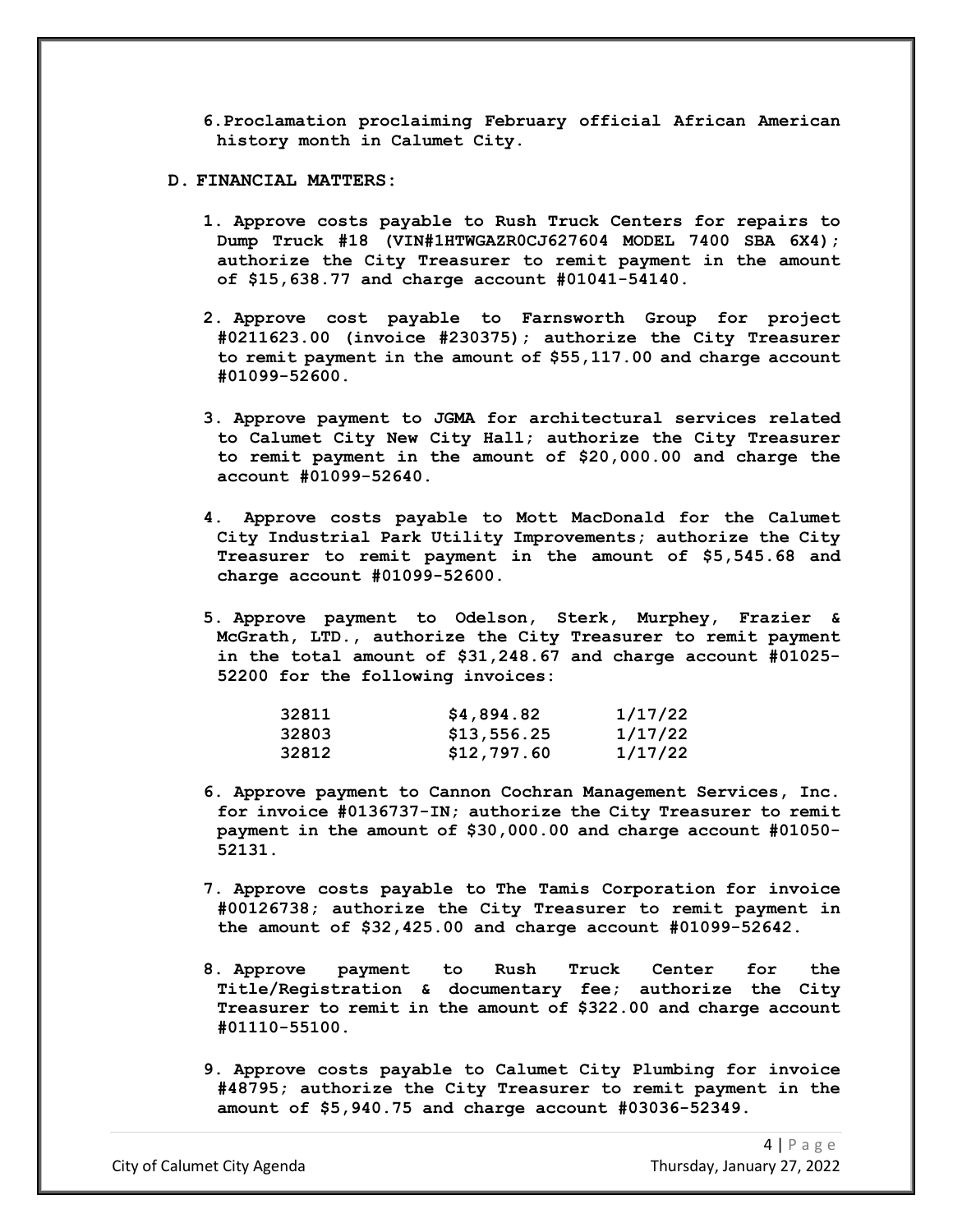- **10. Approve costs payable to Calumet City Plumbing for invoice #49751; authorize the City Treasurer to remit payment in the amount of \$5,421.91 and charge account #03036-52349.**
- **11. Approve costs payable to Calumet City Plumbing for invoice #163095; authorize the City Treasurer to remit payment in the amount of \$9,460.00 and charge account #03036-52349.**
- **12. Approve payment to Lexitas for court reporting services; authorize the City treasurer to remit payment in the amount of \$250.00 and charge account #01022-51903.**
- **13. Approve payment to WDB Marketing (invoice #32306) for additions to City Clerk Calendars; authorize the City Treasurer to remit payment in the amount of \$450.00 and charge account #01029-53200.**
- **14. Approve payment to Meade Electric Company for updated equipment and repairs; authorize the City treasurer to remit payment in the amount of \$9,982.00 and charge account #04007- 52449.**
- **15. Approve payment to South Suburban Mayors and Management Association for GIS Consortium Membership dues; authorize the City Treasurer to remit payment in the amount of \$11,100.00 and charge account #01085-52350.**
- **16. Approve payment to Central Square (SunGard)for the next installment of upgrades and support; authorize the City Treasurer to remit payment in the amount of \$28,053.39 and charge account #01028-55120.**
- **17. Approve buyback for Captain Tom Stipanich due to retirement from their position; authorize the City Treasurer to remit payment in the amount of \$54,767.36 and charge the appropriate accounts as noted on Treasurer's provided communication.**
- **18. Approve costs payable to Calumet City Plumbing for invoice #48990; authorize the City Treasurer to remit payment in the amount of \$5,445.63 and charge account #03036-52349.**
- **19. Approve costs payable to Calumet City Plumbing for invoice #48724; authorize the City Treasurer to remit payment in the amount of \$5,985.68 and charge account #03036-52349.**

**20. Approve costs payable to Calumet City Plumbing for invoices #46475, #46932, #46938, #47234, #47450, #47509, #47711, #47710, #47715, #47709, #47714, #47780, #48108, #48138, #48375, #48363, #48376, #48497, #48488, #48489, #48560,** 

City of Calumet City Agenda Thursday, January 27, 2022